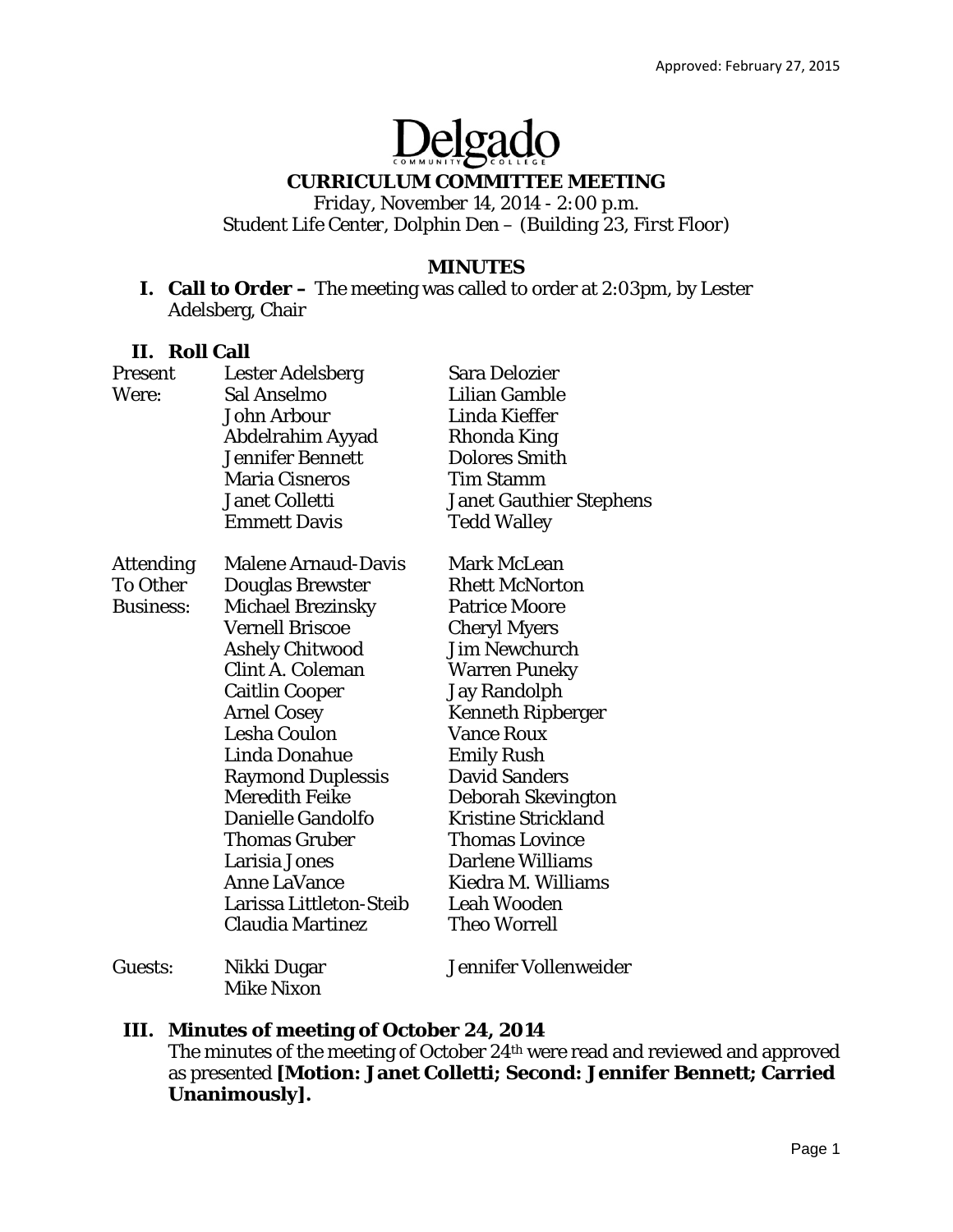# **IV. Curriculum Operations Report – Tim Stamm**

## **V. Articulation and Transfer Initiatives**

a) Northshore Technical Community College Transferrable General Education courses, as listed on Statewide Matrix

#### **VI. New Business**

a) *The agenda was reordered and items were combined for discussion. Original Placement Items V. a. to V. f.* 

#### **Business & Technology/CADD**

**Course Deletion:** CADD-144: Pictorial Drawing. Delete the course, CADD-144: Pictorial Drawing, from the catalog of course offerings. The drafting concepts covered in this course may better be addressed in other CADD courses, reflecting contemporary trends and practices.

#### **Business & Technology/CADD**

**Course Deletion:** CADD-170: Drafting II. Delete the course CADD-170: Drafting II, from the catalog of course offerings. The drafting concepts covered in this course may better be addressed in other CADD courses, reflecting contemporary trends and practices.

#### **Business & Technology/CADD**

**Course Deletion:** CADD-205: CAD III. Delete the course CADD-205: CAD III, from the catalog of course offerings. The drafting concepts covered in this course may better be addressed in other CADD courses, reflecting contemporary trends and practices.

#### **Business & Technology/CADD**

**Course Deletion:** CADD-256: Electrical/Electronic CAD Applications. Delete the course, CADD-256: Electrical/Electronic CAD Applications, from the catalog of course offerings. The drafting concepts covered in this course may better be addressed in other CADD courses, reflecting contemporary trends and practices.

#### **Business & Technology/CADD**

**Course Deletion:** CADD-268: Animation and Presentation Topics in CAD. Delete the course, CADD-268: Animation and Presentation Topics in CAD, from the catalog of course offerings. The drafting concepts covered in this course may better be addressed in other CADD courses, reflecting contemporary trends and practices.

#### **Business & Technology/CADD**

**Course Deletion:** CADD-265: Special Topics. Delete the course, CADD-265: Special Topics, from the catalog of course offerings. The drafting concepts covered in this course may better be addressed in other CADD courses, reflecting contemporary trends and practices. Motion to accept proposal. **[Motion: Lilian Gamble; Second: Maria Cisneros; Carried Unanimously].**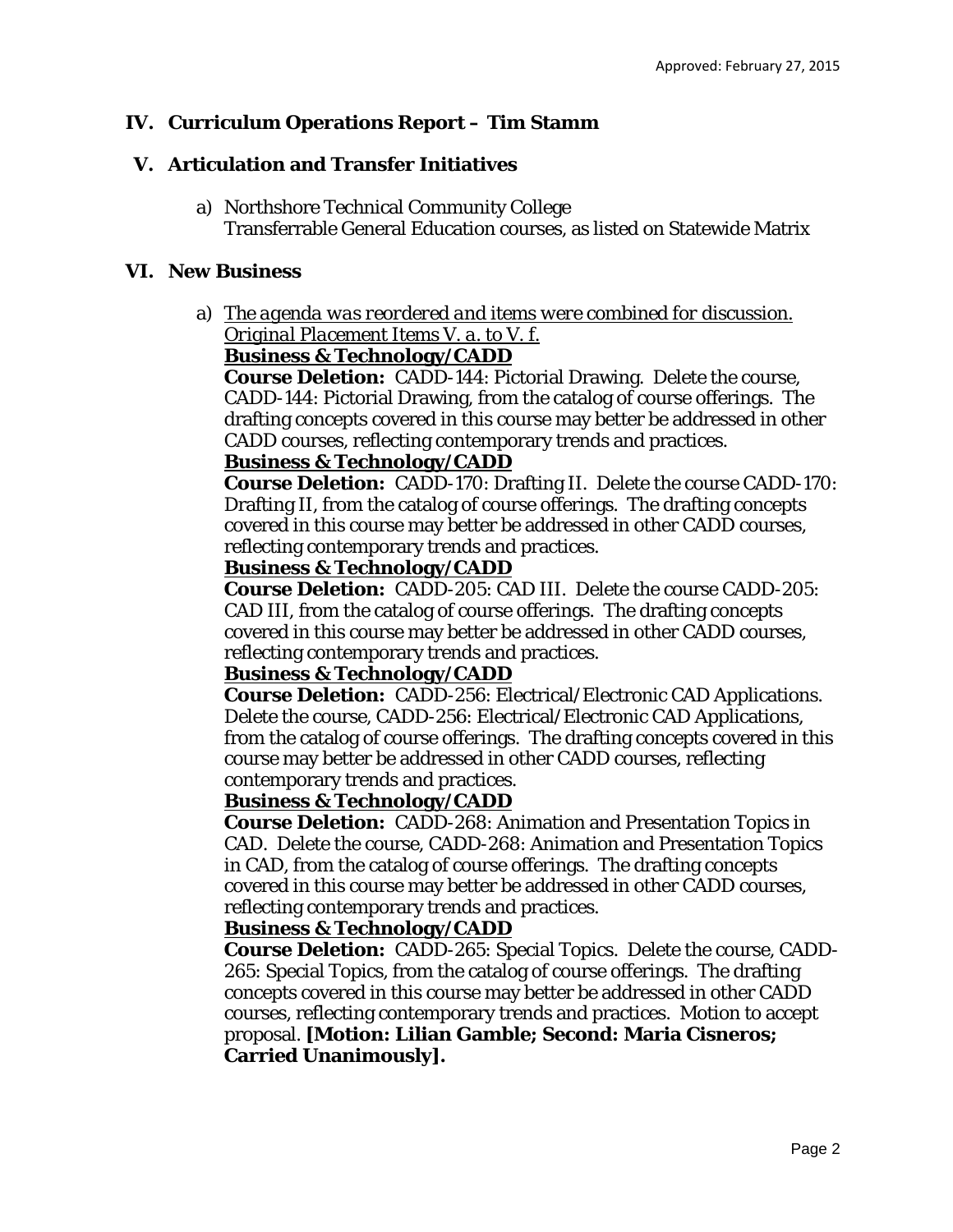b) *The agenda was reordered and items were combined for discussion. Original Placement Items V. g. to V. h.* 

**Business & Technology/CADD**

**Change of Course Title:** CADD-125: Drafting I. Change the title of CADD-125: Drafting I *from* CADD-125: Drafting I *to* CADD-125: Introduction to Drafting.

# **Business & Technology/CADD**

**Change of Course Description:** CADD-125: Introduction to Drafting. Change the description of CADD-125: Introduction to Drafting to state: "Comprehensive introduction to drafting and drafting careers. Utilizes manual board skills to provide the student with an understanding of the basic requirements when creating a set of technical drawings. Topics include: drafting terminology, tools, distance measuring, drawing to scale, dimensioning, and geometric construction when completing a set of working drawings that can be used in the engineering and architectural fields." Current description: "The basic concepts of Drafting: creating construction documents and technical drawings. Included: use of drafting instruments, geometric construction, visualization, freehand sketching, orthographic projection, basic auxiliary and section views, dimensioning, pictorial views, and diagrams. Some computer graphic solutions are utilized." Motion to accept proposal. **[Motion: Dolores Smith; Second: Janet Gauthier Stephens; Carried Unanimously].**

c) *The agenda was reordered and items were combined for discussion. Original Placement Items V.i. to V. j.* 

# **Business & Technology/CADD**

**Change of Course Title:** CADD-201: Introduction to CAD. Change the title of CADD-201: Introduction to CAD *from* CADD-201: Introduction to CAD *to* CADD-201: Introduction to CADD.

#### **Business & Technology/CADD**

**Change of Course Description:** CADD-201: Introduction to CADD. Change the description of CADD-201: Introduction to CADD to state: "Comprehensive introduction to the fundamentals of Computer Aided Drafting. Covers software commonly used in the industry. The student will learn basic commands, technical drawing problem solving, creation and editing of simple drawings using the most essential tools and concepts with a hands-on approach, examples, and lecture. Main topics will include orthographic, auxiliary views, section views, dimensioning, and plotting to scale." Current description: "The basics of 2-D computer aided drafting (CAD). Topics: geometric construction, orthographic projection, auxiliary views, isometric views, section views, dimensioning, tolerancing, scaling, working drawings, and printing to scale. Applications in mechanical and architectural CAD." Motion to accept proposal. **[Motion: Lilian Gamble; Second: Dolores Smith; Carried Unanimously].**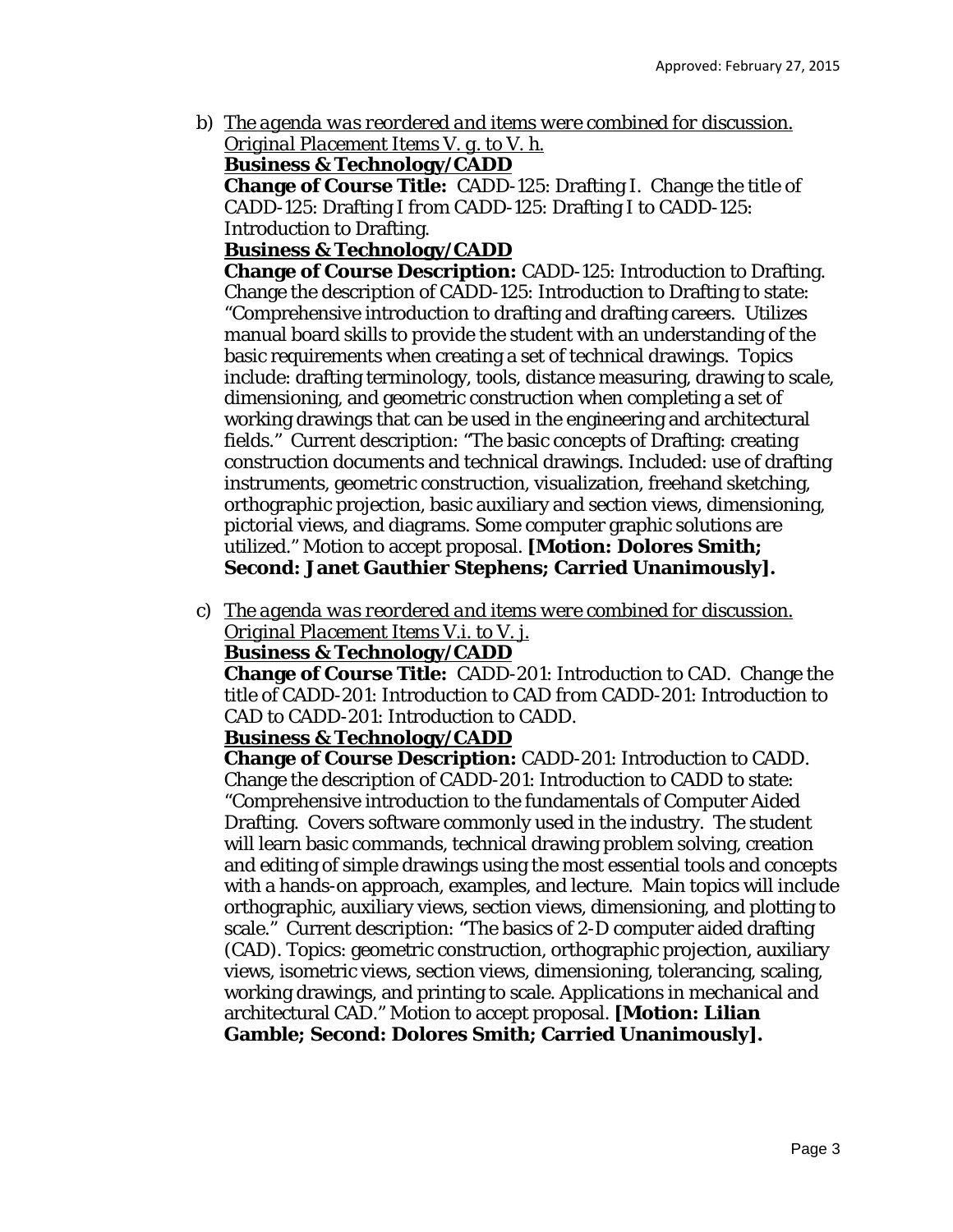d) *The agenda was reordered and items were combined for discussion. Original Placement Items V. k. to V. l* 

**Business & Technology/CADD**

**Change of Course Title:** CADD-202: CAD II. Change the title of CADD-202: CAD II *from* CADD-202: CAD II *to* CADD-202: Three Dimensional Applications in CADD.

#### **Business & Technology/CADD**

**Change of Course Description:** CADD-202: Three Dimensional Applications in CADD. Change the description of CADD-202: Three Dimensional Applications in CADD to state: "Fundamental concepts and techniques of 3-D computer drafting. Includes simple and composite solid modeling, surfaces and mesh modeling, and creating 2D drawings from 3D models." Current description: "Basic 3-D computer aided drafting (CAD). Topics: 3-D coordinate systems, viewpoints, surface models, solid models, intersections, auxiliary views by rotation, 2-D projections from 3-D models, perspective, animation. Practical applications in mechanical, architectural, and structural areas."Motion to accept proposal. **[Motion: Jennifer Bennett Second: Linda Kieffer; Carried Unanimously].**

e) *The agenda was reordered and items were combined for discussion. Original Placement Items V. m. to V. n.* 

#### **Business & Technology/CADD**

**Change of Course Title:** CADD-212: Architectural Applications in CAD. Change the title of CADD-212: Architectural Applications in CAD *from* CADD-212: Architectural Applications in CAD *to* CADD-212: Architectural Applications in CADD.

#### **Business & Technology/CADD**

**Change of Course Description:** CADD-212: Architectural Applications in CADD. Change the description of CADD-212: Architectural Applications in CADD to state: "Introduction to computer aided architectural drafting. Computer production of a working set of construction plans for a typical residential building. Topics include: site plans, floor plans, elevations, details, sections, and common schedules." Current description: "An introduction to computer aided architectural drafting (CAD). The student uses CAD to create architectural drawing for residential and commercial applications. Topics: floor plans, elevations, electrical plans, framing plans, site plans, common schedules, attributes, etc. The student will complete a full set of plans during the semester." Motion to accept proposal. **[Motion: Abdekrahim Ayyad; Second: Lilian Gamble; Carried Unanimously]** 

f) *The agenda was reordered and items were combined for discussion. Original Placement Items V.o to V. q.*  **Business & Technology/CADD Change of Course Title:** CADD-221: Mechanical Applications in CAD. Change the title of CADD-221: Mechanical Applications in CAD *from*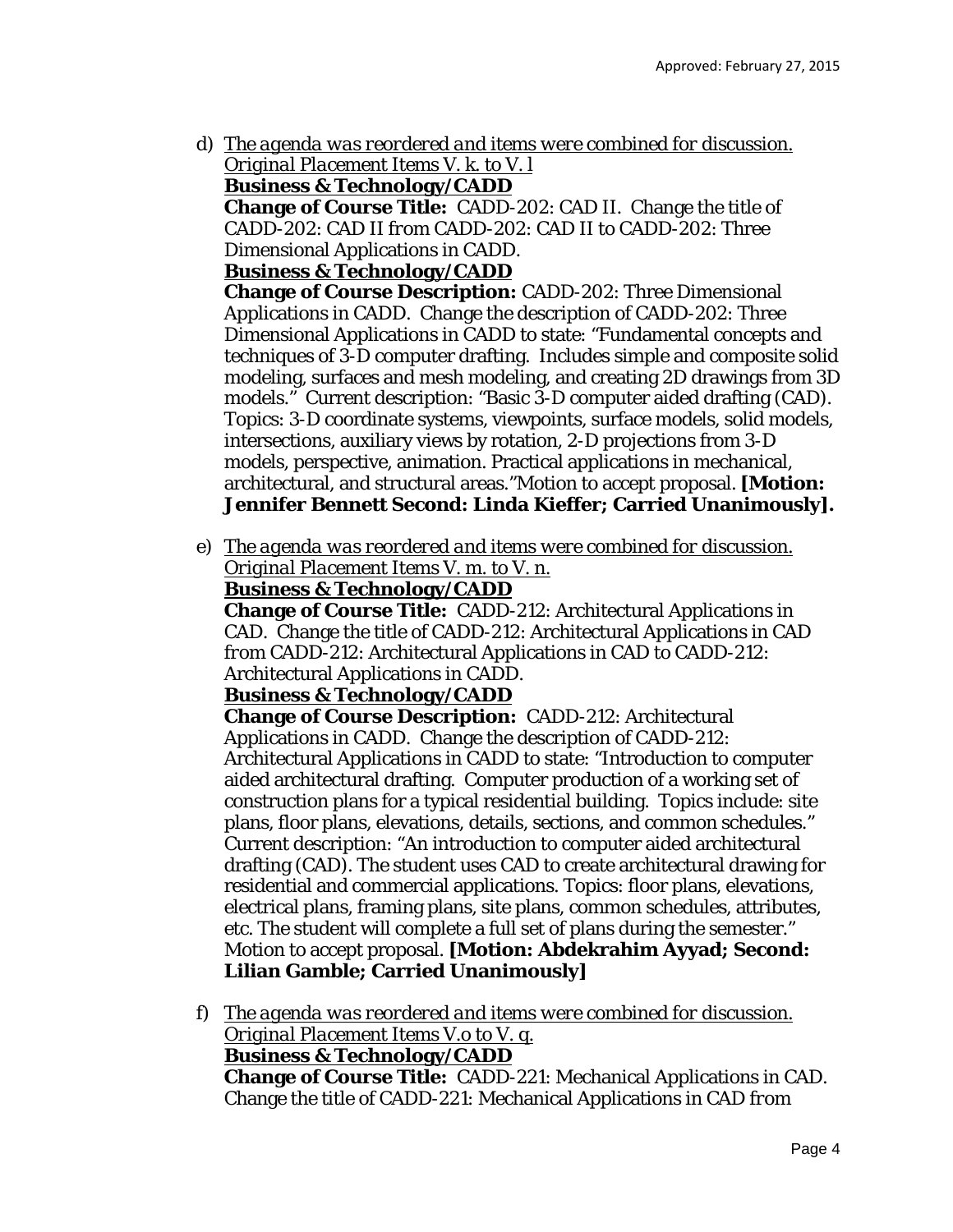CADD-221: Mechanical Applications in CAD *to* CADD-221: Mechanical Applications in CADD.

## **Business & Technology/CADD**

**Change of Course Description:** CADD-221: Mechanical Applications in CADD. Change the description of CADD-221: Mechanical Applications in CADD to state: "Terminology and basic principles to create and edit mechanical designs, including pumps, gears and cams, sheet metal construction, tolerance and fasteners. Industry standard parametric modeling software will be used." Current description: "Drafting practices with gears, cams, levers, drive systems, assemblies, sheet metal fabrication, and castings are covered. Contemporary fabrication and shop drawing are created. Applications are pertinent to manufacturing and construction. Computer applications are used."

#### **Business & Technology/CADD**

**Change of Course Prerequisite Requirements:** CADD-221: Mechanical Applications in CADD. Prerequisite: CADD-200: Introduction to Parametric Modeling and CADD-201: Introduction to CADD. Current prerequisites: CADD-170: Drafting II and CADD-202: Three Dimensional Applications in CADD. Motion to accept proposal. **[Motion: Lilian Gamble; Second: Sal Anselmo; Carried Unanimously].**

g) *The agenda was reordered and items were combined for discussion. Original Placement Items V. r. to V. t.* 

#### **Business & Technology/CADD**

**Change of Course Title:** CADD-231: Structural/Civil Applications in CAD. Change the title of CADD-231: Structural/Civil Applications in CAD *from* CADD-231: Structural/Civil Applications in CAD *to* CADD-231: Structural/Civil Applications in CADD.

#### **Business & Technology/CADD**

**Change of Course Description:** CADD-231: Structural/Civil Applications in CADD. Change the description of CADD-231: Structural/Civil Applications in CADD to state: "Introduction to structural drafting in two and three dimensions. Topics include: structural and civil terminology, file sharing, structural systems using steel, wood and concrete, framing, plotting, dimensioning and blueprint reading. Civil topics include: contour lines, profiles, and plot plans." Current description: "The course covers structural systems utilizing steel, wood, and concrete. Topics: pier and piling residential and commercial foundations, cast-in-place concrete, prefabricated concrete systems, steel framing, girder and beams, etc. Applications are pertinent to manufacturing, construction, and architecture. Computer applications are utilized."

#### **Business & Technology/CADD**

## **Change of Course Prerequisite Requirements:** CADD-231:

Structural/Civil Applications in CADD. Change the prerequisite requirement of CADD-231: Structural/Civil Applications in CADD to state: CADD-212: Architectural Applications in CADD." Current prerequisites: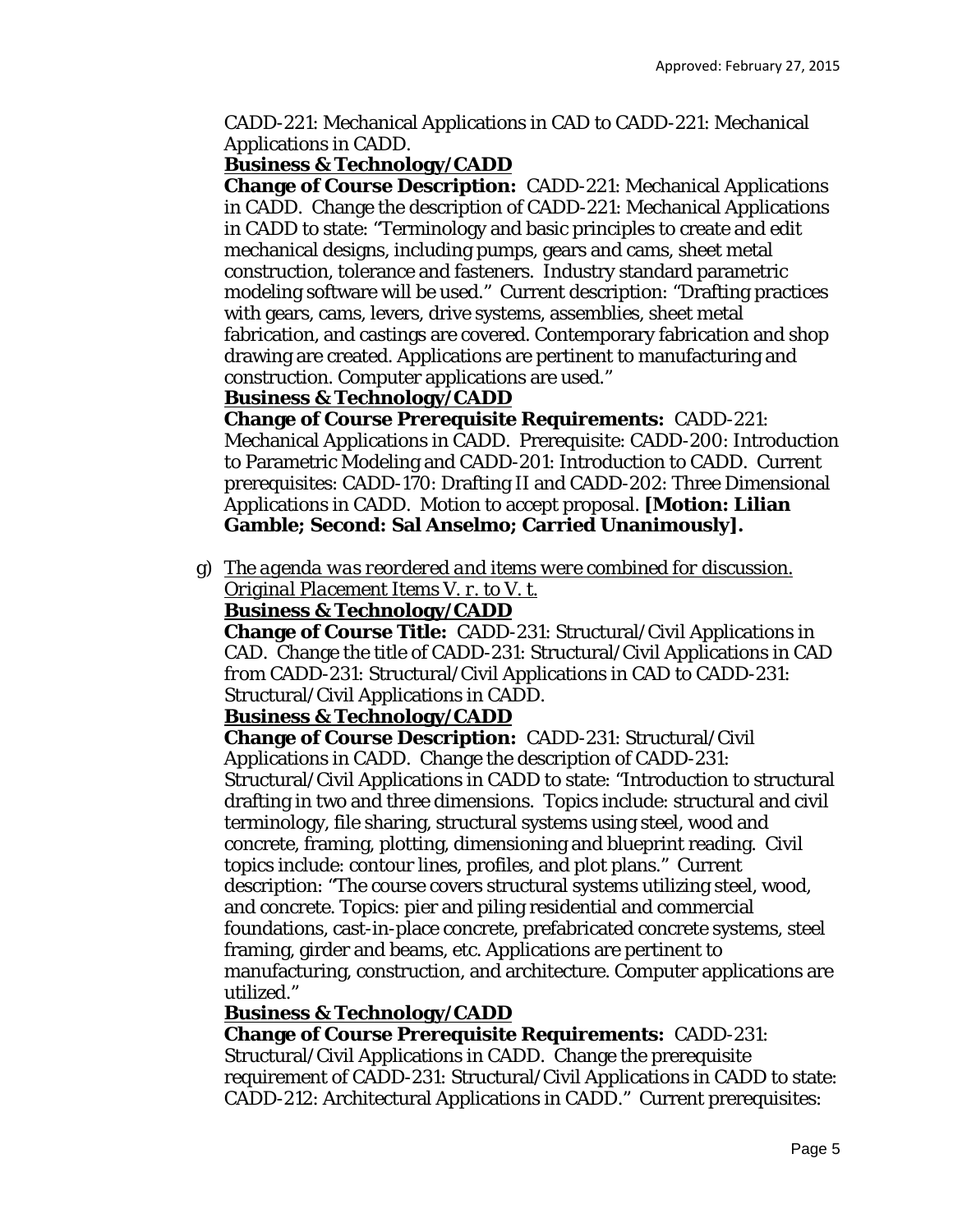CADD-170: Drafting II and CADD-201: Introduction to CADD." Motion to accept proposal. **[Motion: Theodore Walley; Second: Sara DeLozier; Carried Unanimously].**

h) *The agenda was reordered and items were combined for discussion. Original Placement Items V. u. to V.w.* 

# **Business & Technology/CADD**

**Change of Course Title:** CADD-242: Piping Applications in CAD. Change the title of CADD-242: Piping Applications in CAD *from* CADD-242: Piping Applications in CAD *to* CADD-242: Piping Applications in CADD.

# **Business & Technology/CADD**

**Change of Course Description:** CADD-242: Piping Applications in CADD. Change the description of CADD-242: Piping Application in CADD to state: "Terminology and basic principles used to create and edit piping designs. Includes: valves and instrumentation, pumps, tanks, vessels, flow diagrams, piping plans and elevations using common industry-standard parametric modeling software." Current description: "Common piping systems and practices using CAD. Topics: pipe & fittings sizes and nomenclature, valves & instrumentation, pumps, tanks, vessels, flow diagrams, piping plans & elevations, piping isometrics, bill of material, etc. Applications for industry, manufacturing, construction, and architecture. Computer applications are utilized."

## **Business & Technology/CADD**

**Change of Course Prerequisite Requirements:** CADD-242: Piping Applications in CADD. Change the prerequisite requirements of CADD-242: Piping Applications in CADD to state: "CADD-200: Introduction to Parametric Modeling and CADD-201: Introduction to CADD." Current prerequisites: CADD-170: Drafting II and CADD-202: Three Dimensional Applications in CADD. Motion to accept proposal. **[Motion: Maria Cisneros; Second: Sara DeLozier; Carried Unanimously].**

i) *The agenda was reordered and items were combined for discussion. Original Placement Items V. x. to V.z.* 

#### **Business & Technology/CADD**

**Change of Course Title:** CADD-261: Advanced CAD Applications. Change the title of CADD-261: Advanced CAD Applications *from* CADD-261: Advanced CAD Applications *to* CADD-261: CADD Capstone. **Business & Technology/CADD**

**Change of Course Description:** CADD-261: CADD Capstone. Change the description of CADD-261: CADD Capstone to state: "Capstone CAD course. Students will create a set of working drawings for inclusion in a portfolio. Content options: 1) Mechanical Parametric Modeling, 2) Residential Architectural/Structural/MEP Design in Two Dimensions, 3) Commercial Architectural/Structural/MEP Design in Three Dimensions." Current description: "A Capstone CAD course. Practical CAD applications in Mechanical, Piping, Electrical, Civil, and Structural fields.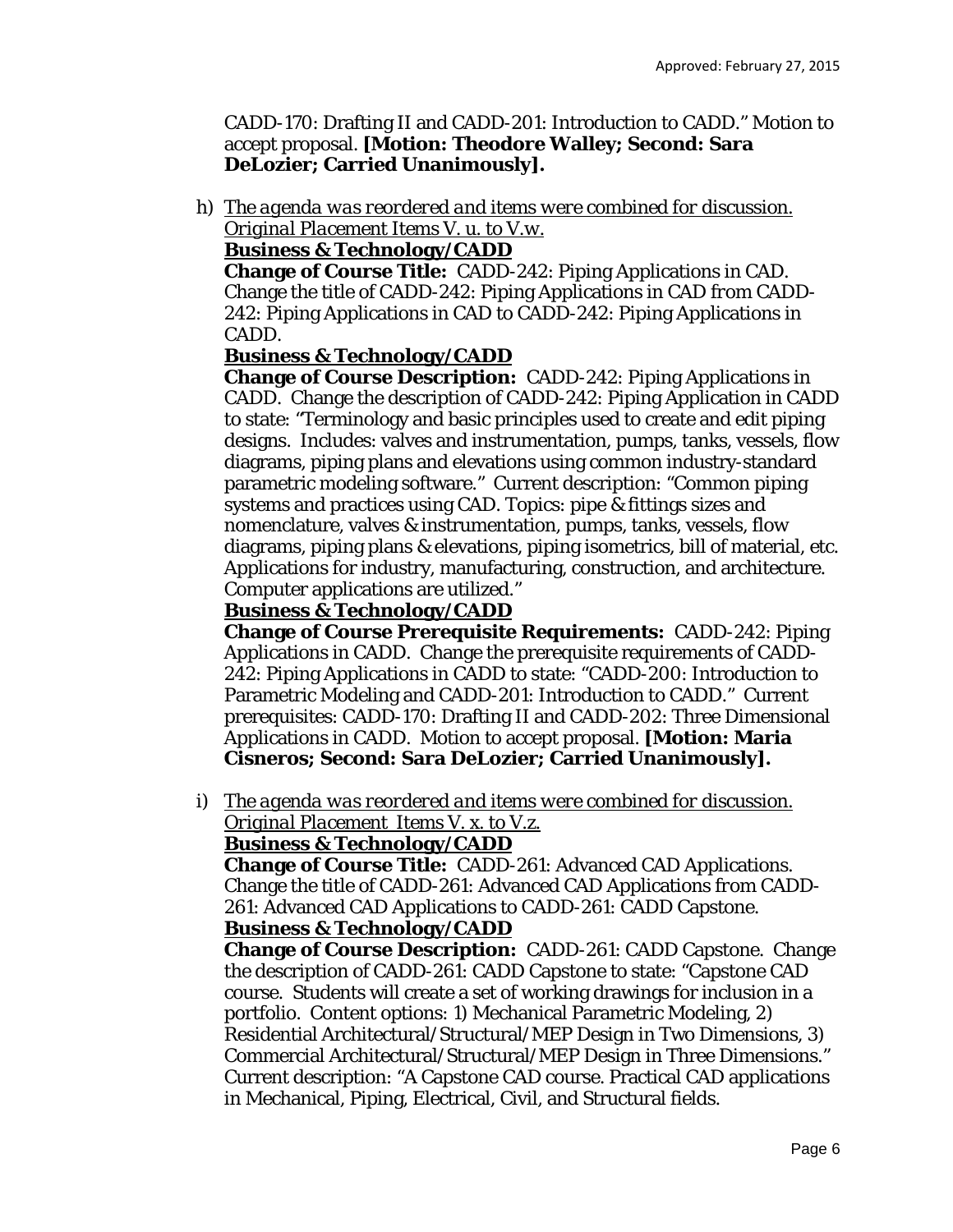Contemporary Industry problems solved using CAD. Problems from industry are utilized."

## **Business & Technology/CADD**

**Change of Course Prerequisite Requirements:** CADD-261: CADD Capstone. Change the prerequisite requirements of CADD-261: CADD Capstone to state: "18 hours of Approved CADD Electives and permission of Department Chair." Current prerequisites: "CADD-221: Mechanical Applications in CADD and CADD-231: Structural/Civil Applications in CADD." Motion to accept proposal **[Motion: Rhonda King; Second: Lilian Gamble; Carried Unanimously].**

j) *The agenda was reordered and items were combined for discussion. Original Placement Items V. aa. to V. bb.* 

# **Business & Technology/CADD**

**Change of Course Title:** CADD-287: Practicum/Co-Op. Change the title of CADD-287: Practicum/Co-Op *from* CADD-287: Practicum/Co-Op *to* CADD-287: CADD Practicum.

#### **Business & Technology/CADD**

**Change of Course Prerequisite Requirements:** Change the prerequisite requirements of CADD-287: CADD Practicum to state: "18 hours of Approved CADD Electives and permission of Department Chair." Current Prerequisites: CADD-205: CAD III , CADD-221: Mechanical Applications in CADD and CADD-231: Structural/Civil Applications in CADD." Motion to accept proposal **[Motion: Lilian Gamble; Second: Maria Cisneros; Carried Unanimously].**

k) *The agenda was reordered. Original Placement Item V. cc.*  **Business & Technology/CADD**

**New Course:** CADD-110: Blueprint Reading. Creation of a new course, CADD-110: Blueprint Reading. Course description: "Terminology, use of symbols, interpretation and reading of technical drawings commonly used in the construction and architectural fields. Computation of area and volume, drafting as a communication skill, and using the computer as a drafting tool." The goal of the course is to strengthen skills in using scales and rulers to measure distances, compute the area and volume of a space, and analyze specific drafting symbols on technical drawings. Motion to accept proposal. **[Motion: Jennifer Bennett; Second: Lilian Gamble; Carried Unanimously].**

l) *The agenda was reordered. Original Placement Item V. dd.*  **Business & Technology/CADD**

**New Course:** CADD-200: Introduction to Parametric Modeling. Creation of a new course, CADD-200: Introduction to Parametric Modeling. Course description: "Introduction to parametric modeling software used to design mechanical objects. Topics include: constraining sketches using basic geometric construction techniques, application options, importing and exporting files for use in projects, understanding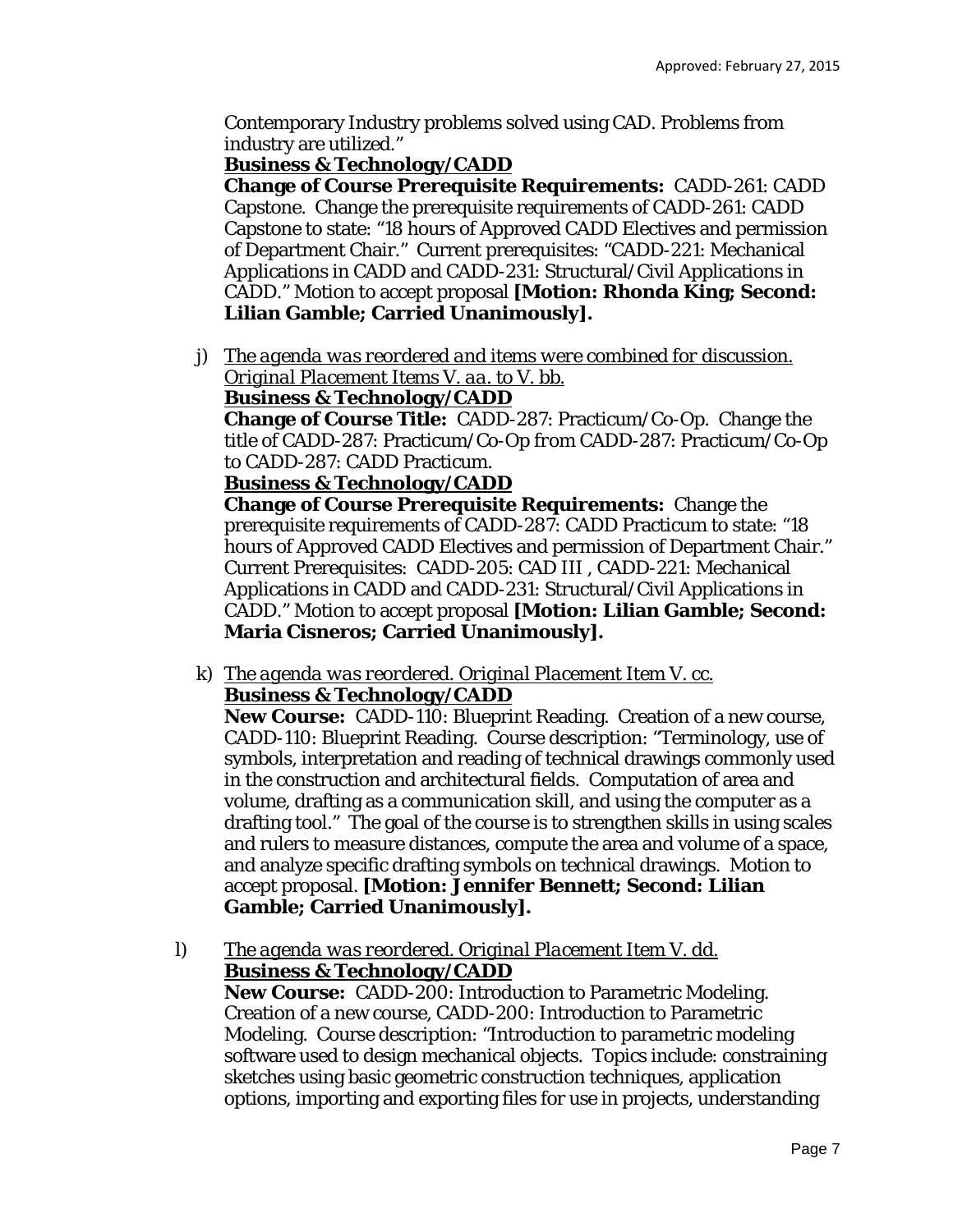terms related to parametric modeling, rendering, assembly, dimensioning, schedules, and completing a full set of drawings." The class is a hands-on approach to 3D parametric modeling used in mechanical design and engineering. Motion to accept proposal. **[Motion: Lilian Gamble; Second: John Arbour; Carried Unanimously].**

- m) *The agenda was reordered. Original Placement Item V. ee.*  **Business & Technology/CADD New Course:** CADD-214: MEP Applications in CADD. Creation of a new course, CADD-214: MEP Applications in CADD. Course description: "Terminology and techniques used in drafting specific disciplines including HVAC, Electronics, Mechanical, and Plumbing." The class is a hands-on approach to common job applications for electrical, mechanical, and plumbing applications." Motion to accept proposal **[Motion: Maria Cisneros; Second: Linda Kieffer; Carried Unanimously].**
- n) *The agenda was reordered. Original Placement Item V. ff.*  **Business & Technology/CADD**

**New Course:** CADD-245: Special Topics in CADD. Creation of a new course, CADD-245: Special Topics in CADD. Course description: "Overview of a selected issue or topic in CADD. The intent is to develop an awareness of and appreciation for a special or specialized topic in CADD." Approval of three (3) rotating Special Topics sub-titles: Customizing, Rendering, and Innovations. 1) Customizing: "Autolisp routines, script files, creating hatch patterns, linetypes, and attributable template files." 2) Rendering: "Photorealist rendering of designs, adding materials. 3) Innovations: "Advanced techniques in AutoCad, Inventor, and Revit." Motion to accept proposal **[Motion: Lilian Gamble; Second: Maria Cisneros; Carried Unanimously].**

#### o) *The agenda was reordered. Original Placement Item V. gg.*  **Business & Technology/CADD**

**Program Revision:** Associate of Applied Science in Computer Aided Design and Drafting. Delete: CADD-170, CADD-205, CADD-212, CADD-221, CADD-231, and CADD-242 from Courses Required In Major. Add: CADD-110 or CIVT-110, CADD-200 to Courses Required in Major. Remove 6 hours of "Choose from" prefixes from Approved Electives, and replace with a list of Courses, with notation to choose Eighteen (18) credit hours. Add: MATH-130 as an "OR" Choice for MATH-120. Discussion: If SPCH-132 remains as a choice in Required Related Courses, a Humanities Requirement must be added to General Education requirements; Total Credit Hours would be 64. If SPCH-132 is removed as a choice, SPCH-130 may be used to fulfil Humanities requirement; Total Credit Hours would reduce to 61. Motion to accept proposal **[Motion: Abedlrahim Ayyad; Second: Janet Gauthier Stephens; Carried Unanimously].**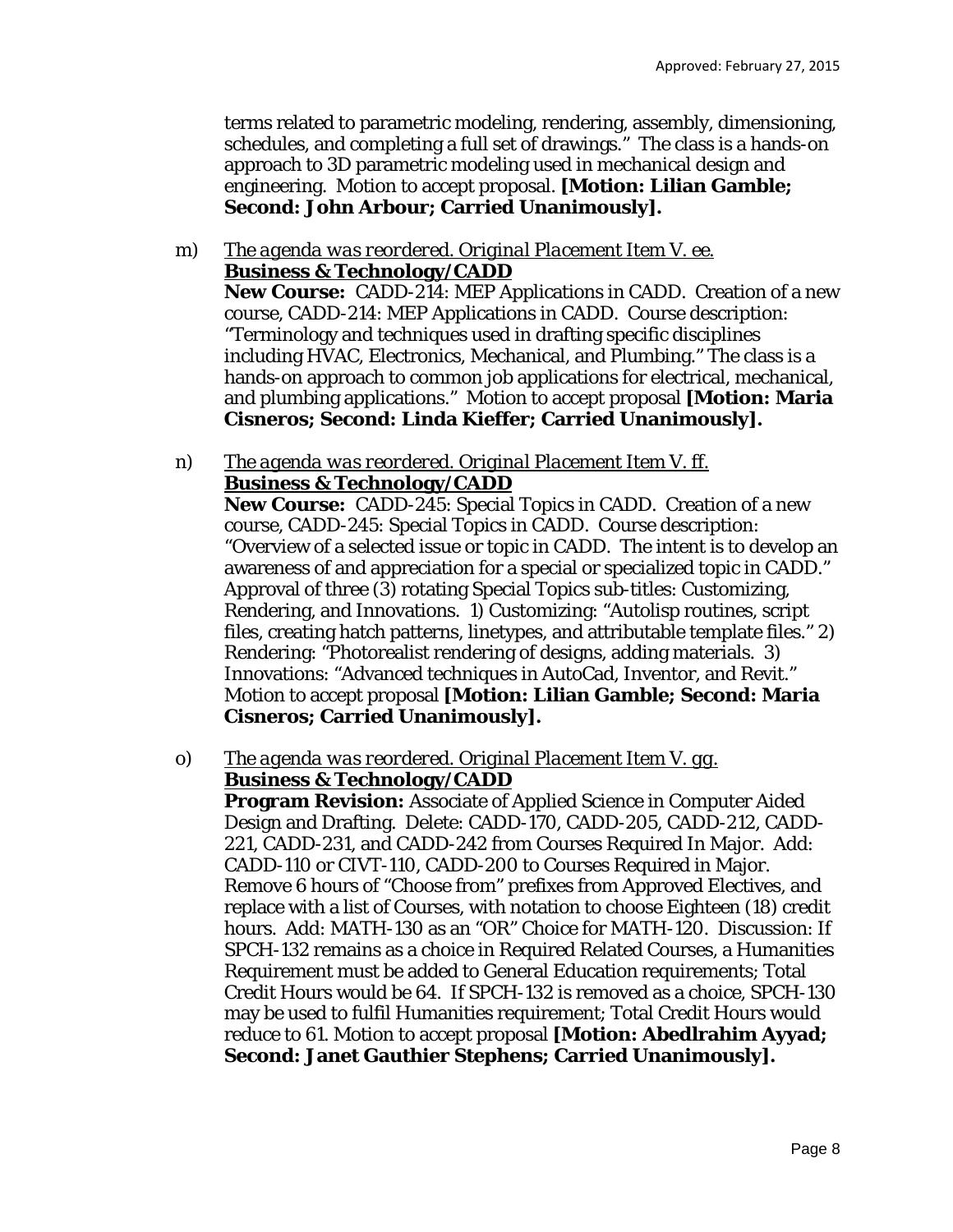- p) *The agenda was reordered. Original Placement Item V. hh.*  **Business & Technology/CADD Program Revision:** Certificate of Technical Studies in Computer Aided Design and Drafting. Delete: CADD-170, CADD-212, and CADD-231 from Required Courses in Major. Add: CADD-110 or CIVT-110 and CADD-200 to Required Courses in Major. Total credit hours remain the same. Motion to accept proposal. **[Motion: Lilian Gamble; Second: Maria Cisneros; Carried Unanimously].**
- q) *The agenda was reorderd. Original Placement Item V. ii.*  **Business & Technology/CADD**

**Concept Proposal of a New Instructional Program:** Technical Competency Area in AutoCAD. The purpose of the T.C.A. in AutoCAD is to prepare students to achieve competencies necessary for success in achieving an Industry Based Certification in AutoCAD. The proposed T.C.A. consists of three (3) courses for a total of nine (9) credit hours. All courses are existing at the College, so the proposed T.C.A. may be offered at no additional cost to the College. The T.C.A. will be embedded within the existing Certificate of Technical Studies and Associate of Applied Science in Computer Aided Design and Drafting. Motion to accept proposal. **[Motion: Lilian Gamble; Second: John Arbour; Carried Unanimously].**

r) *The agenda was reordered. Original Placement Item V.jj*. **Business & Technology/CADD**

**Concept Proposal of a New Instructional Program:** Technical Competency Area in Revit. The purpose of the T.C.A. in Revit is to prepare students to achieve competencies necessary for success in achieving an Industry Based Certification in AutoCAD. The proposed T.C.A. consists of four (4) courses for a total of twelve (12) credit hours. All courses are existing at the College, so the proposed T.C.A. may be offered at no additional cost to the College. The T.C.A. will be embedded within the existing Certificate of Technical Studies and Associate of Applied Science in Computer Aided Design and Drafting. Motion to accept proposal. **[Motion: Sal Amselmo; Second: Sara DeLozier; Carried Unanimously].** 

s) *The agenda was reordered. Original Placement Item V. kk.*  **Business & Technology/ACCT Change of Course Prerequisite Requirement**: ACCT-205: Introduction to Financial Accounting. Change the prerequisite requirement of ACCT-205: Introduction to Financial Accounting to state: "BUSG-129 and Completion of MATH-120 or MATH-094." Current prerequisite: "BUSG-129 and Eligibility for MATH-120." Motion to accept proposal **[Motion: Lilian Gamble; Second: Janet Colletti; Carried Unanimously].**